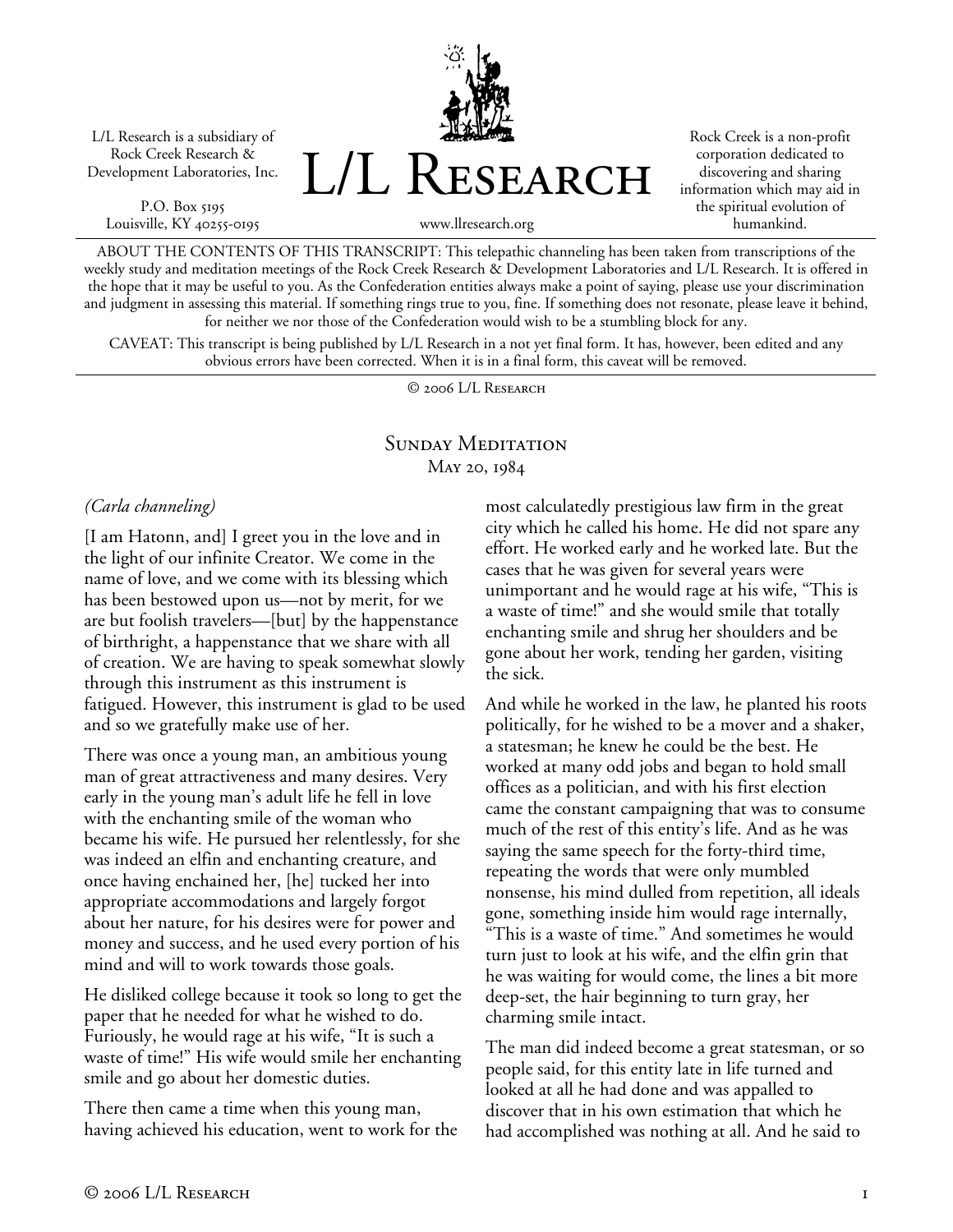his wife, "My darling, you have been with me for so many years. Why did you never tell me that the goals I sought were a waste of time?" Age had not dulled her impish smile. "My dear," she said, "In my opinion you have done many wonderful things. You have been telling yourself all your life that your activities were a waste of time. Look at me," she said, "I have never earned a penny. I have not served my country. I have not made great laws or understood international positions, made and broken treaties. You have done things. I've just been along for the ride and I've enjoyed it." And she smiled.

The statesman, so old in years now and so young in wisdom, gazed at his wife and saw her for the first time. "You have never wasted your time," he said, "because every time you smile, all that is about you is lit with love." She smiled at him. "And so it is with you," she said. "So it is with you."

Occasionally, as those who are seeking look carefully into their worldly day by day existences, they may find within themselves not the smile, but the folly. We urge you to balance your perceptions of yourselves. The characters, that which we have told you, are not real. They are easy, simple, archetypical figures, understood within your culture because of the marked difference between that which nurtures and that which is aggressive. Perhaps you are too full of your own folly, and make of it a terrible shame. But remember that when you smile, you illuminate creation through the boundless power and love of the infinite Creator.

Regardless of who you are, regardless of your circumstances and regardless of what folly you may indeed have accomplished, it is sometimes helpful to focus and concentrate upon a present moment, especially in times when folly seems to be uppermost in your mind, either the folly itself or your judgment of yourself. This illusion was not created so that you would act without folly, without error, without bias. You are expected to be biased, you are expected to err with regard to balance. These are the tools with which you learn. Sometimes it takes a great deal more than a short meditation for a seeker to rediscover his own smile, his own joy, his own inner light. Nevertheless, look in your closets, search the upper shelves. You stored it somewhere. Get it out, dust it off, put it on.

It is perhaps the greatest gift of consciousness that those who are conscious of themselves may choose not only to experience catalyst but to create attitudes. If your heart is breaking, if you have completely exhausted yourself, if you are unsatisfied, if you fall short of your own measure and have not found what you seek, if the world before you seems to be so dark an illusion that you cannot see, yet you may choose to smile and to laugh and to find your joy precisely in that which breaks your heart, that which saps your strength, that which you seek but do not yet find.

Human frailty, as this instrument would put it, is an often hilarious condition. Find your joy. In the midst of acknowledging the time you have wasted and the things you have left undone and the things you have done incorrectly, an exercise of utmost importance, my friends, is the finding of your smile, for as you smile, you are healed, and as you heal you become able with more and more vigor, more and more joy to go forth in life committing whatever folly or error brings each closer to the learning of the lessons of love.

The tidiness of your universe is on paper. In actuality, it is a very untidy metaphysical world. All is in complete balance but all is illusory. The only balance is within you. There it no circumstance that will be without folly, that will be without error, that you will face without misgivings, unless you home in on your own enchanting smile, a symbol of the one original Thought. Within joy and laughter all that is untidy becomes unimportant. All things become simple because they are unified with acceptance and peace. Find and keep your smile, my friends, as we endeavor to do. Find and keep the thanksgiving that is within you, that you are here in these fine moments of the present to act, to learn, to love, and to laugh.

We have one other thing to say, but are having difficulty using this instrument. If you will be patient, we will condition this instrument. We shall be using one word at a time, for this instrument is not prepared to channel this part of the message. However, this instrument has challenged us and is aware that we are of Hatonn and accepts the communication. It is not earth-shaking.

We wish to say that we feel that it is good to say at this time, because we have a very small group, that those who are present may consider well those things with which they may be through, those things which they wish to begin. In a larger group we would need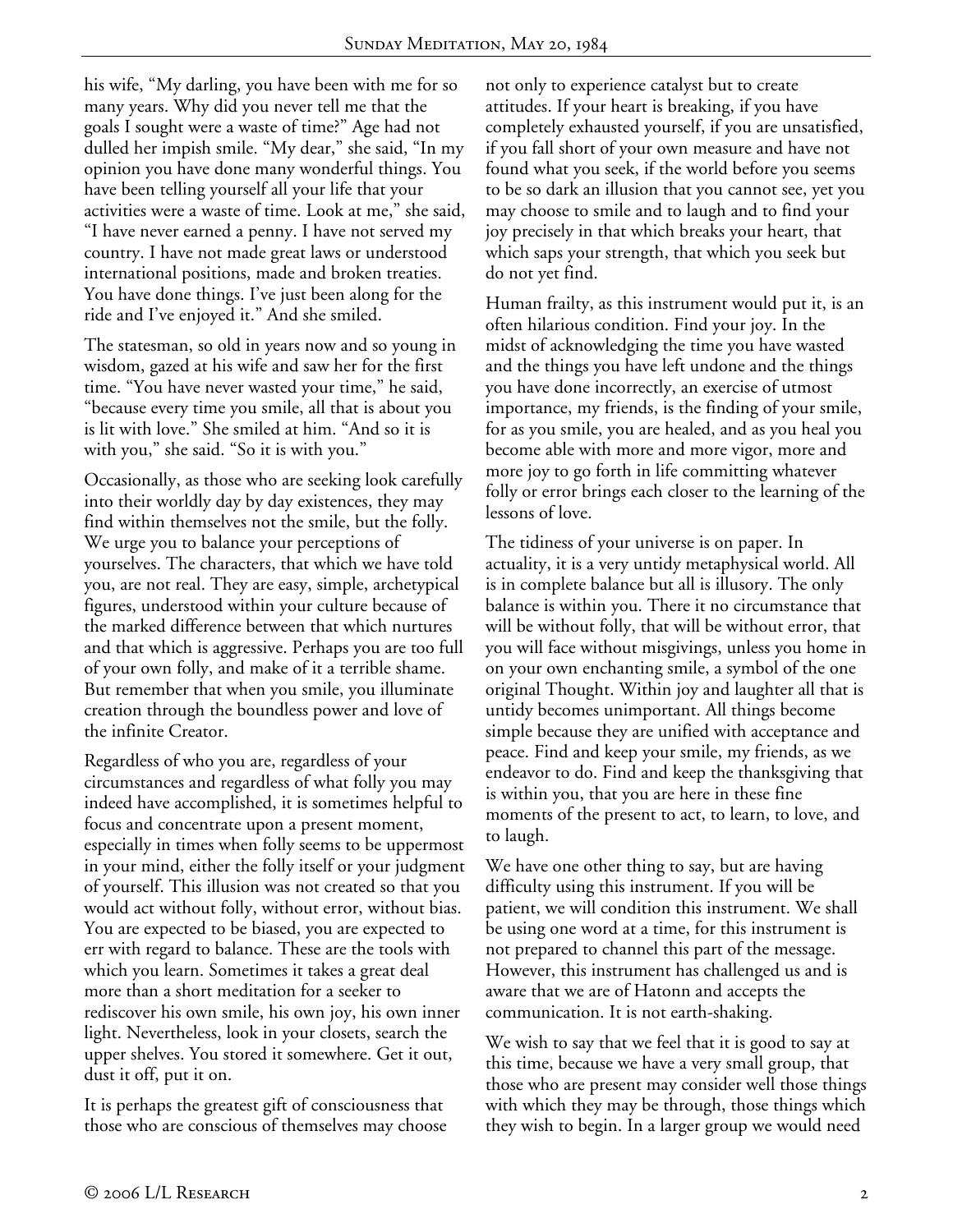to be far more general. The birth and the death have much in common, that is, transformation. These transformations are painful, and a mother will tell you of the pain of birth and we have no need to tell you of the pain preceding dying. However, the moment of birth and death is always, when it is healthy, joyous; when it is hindered, it is not joyous. Therefore, if you sense a transformation, hinder it not and allow the joy of transformation to be experienced as is natural. First the pain that precedes, then the joy of the moment, and then much rejoicing at that which is near.

We thank this instrument for allowing itself to be put in a somewhat deeper state. It is not often that we find that we may speak generally and yet somewhat specifically. We ask you to understand that our opinion is only opinion and that you must not take us literally but allegorically, for we cannot be responsible for your actions; we only give you food for thought.

There are stages of maturity, spiritually speaking. Each stage involves transformation and initiation. The unhindered will still have pain. When change is resisted or muddied by worry, the process can become quite unnecessarily painful. We urge each of you to minister to each other and to love each other and to let love abound and grow and take root wherever it may. We encourage each relationship, encourage each new-found realization, and we encourage careful attention to and analysis of emotional and spiritual pain, for the powers of transformation are great and the rewards are enormous. Nevertheless, transformations occur well to those with courage and a great sense of love.

We thank each of you for asking us to be with you. Our comments are poor and we are most grateful that we are allowed to share them with you. We are with you at any time that you wish to meditate with our company. I am of Hatonn, and I leave you in the love and the light and the laughter of the infinite Creator. Adonai vasu borragus.

## *(Jim channeling)*

I am Latwii, and I greet you, my friends, in love and light. We are pleased to be called to your group once again. We hope that we may be of some small service this evening by attempting to answer those queries which may be of interest to those present. May we begin, then, with the first query?

**C:** Latwii, several nights a week I play and sing to my son B prior to his going to sleep at night, and I have found that he has a definite favorite as far as music I play goes. And I was wondering if his particular favorite song—what it is about it that draws someone this young to it? Is it the particular arrangement of the various sounds and vibrations? Why would someone that young be totally engrossed in one particular piece of music?

I am Latwii, and am aware of your query, my brother. The young entity of which you speak is one like many who has brought certain sensitivities and abilities and experiences, shall we say, into this incarnation in order that they might become the means by which it learns, experiences, grows and serves the one Creator. The songs, and especially the one of which you speak, serve as a means for this young entity to recognize some of those abilities that lie before it, knowing that it wishes to travel in a certain manner and to utilize these abilities. The young entity is especially appreciative of the reminder, the means by which it becomes consciously aware of that which it made unconsciously available to its current self before the incarnation began. Certain phrases within this song and certain vibrational sequences of sound serve to remind this young entity of the great path which it has chosen to travel.

It may seem unusual that a certain song could have this effect upon any entity, but we remind each present that the illusion you inhabit is quite dense and filled with veils, yet each veil is permeable and will be penetrated by the action of the unconscious and conscious awarenesses attracting each other according to similarity. These words and vibrations have, shall we say, struck a chord within this young entity and the remembrance, though faint, is awakened.

May we answer you further, my brother?

**C:** No, thank you. There is another question that hit me today. In our foodstuffs we use a new sweetening agent, aspartame, or what is called Nutrasweet, and I know on me, personally, it has a physical effect. I was just wondering if that particular chemical combination has any kind of effect on your spiritual self as far as doing damage to it?

I am Latwii, and am aware of your query, my brother. We might suggest that the great Self which is your spirit, as you have called it, is quite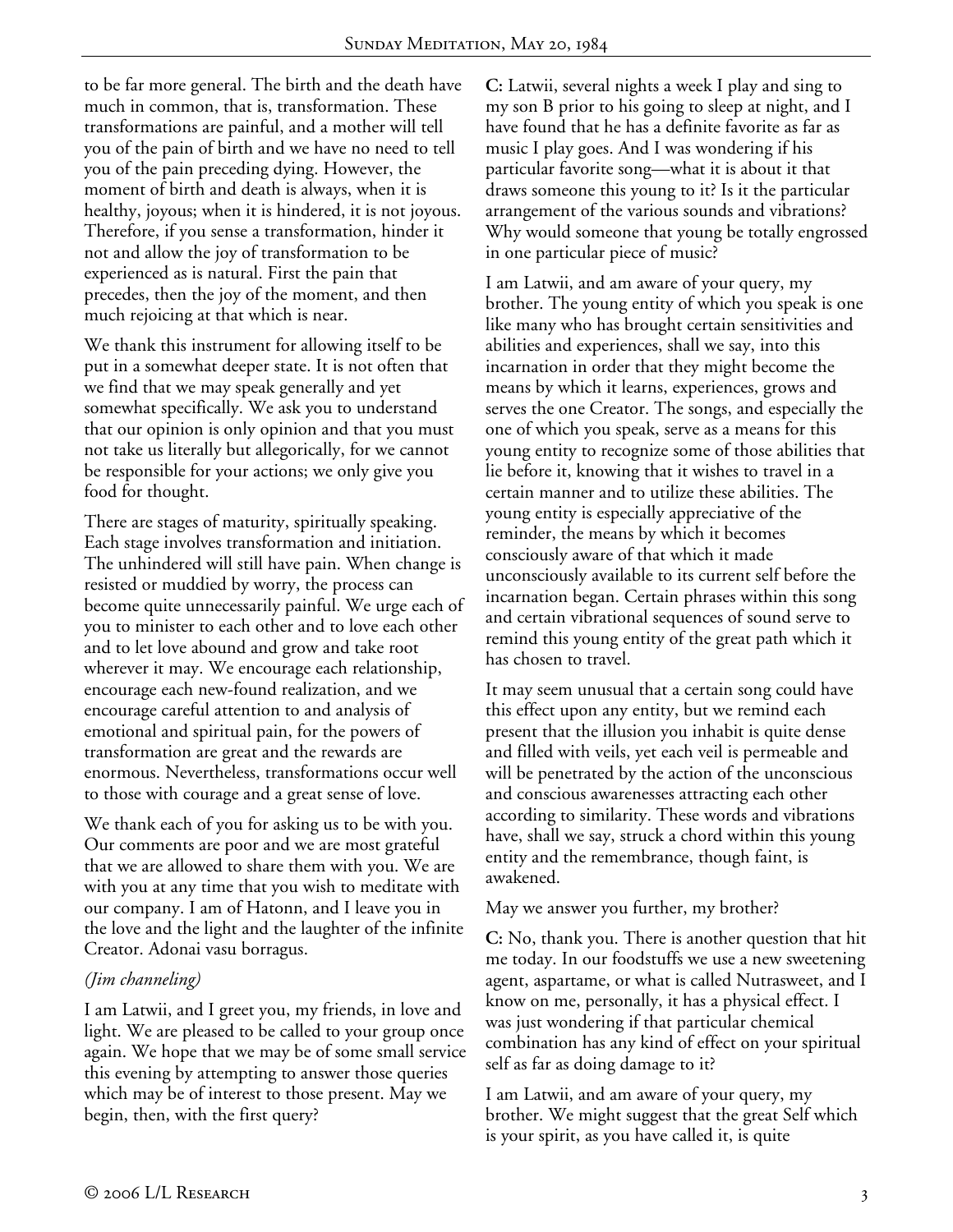indestructible. It is this center which has sent you out into this world of experience which you now inhabit. This world of experience has many factors and agents which will work upon the mind and the body of an entity. You may see your world as one which is full of, what might be called, experiential friction. This friction is the rubbing together of the entity and its surroundings, experiences and situation in general.

This rubbing effect is for the purpose of creating a smoothness of being where there was once roughness. It is for perfecting the shining surface of the jeweled facets which are potentially within each. Yet there are in each entity's experience those grains of sand, shall we say, which tend to scratch and mar the smooth surface. This surface, yet, is a portion of the mind and body and is subject to the greater Self, that which you have called the spirit. There are many agents within your illusion which may be taken within the body or mind complex and which will have what seems to have a deleterious effect. Yet each experience, however deleterious or efficacious, can be worked with by the entity and serve to glorify the one Creator which …

### *(Side one of tape ends.)*

## *(Jim channeling)*

I am Latwii, and am once again with this instrument. The response which we had hoped to be of service by sharing was at an end with the tape, and [we] shall now ask if there is a further way in which we may respond, my brother?

**C:** No. I have one more question that's been on my mind. It seems that here the last several years I've found that, well, it used to be I used to like be able to, say, go to different fairs and things and ride the rides, and enjoy everything in town, and be able to not have certain emotions bother me. But in the last few years just the act of spinning at all … I seem to be very susceptible to get sick or feel extremely drained almost to the point of passing out if I have anything to do with them. And I was just wondering if some particular imbalance within myself is causing this?

I am Latwii, and am aware of your query, my brother. We examine this phenomenon within your experiential being and can find no difficulty which it is a symptom of. We apologize for the preposition at the end of the sentence, but this instrument is

somewhat fatigued and is not quite sure where to place such prepositions. To continue our response. Each entity upon this planet [is] quite unique, as you are aware, and may express certain symptoms as you have mentioned and yet be quite and whole and balanced within its mental and physical and spiritual being. We use the term balance in the sense that the entity has prescribed before the incarnation so that the phenomenon of which you speak can be said to be one which is not terribly unusual or of any deleterious nature. It is simply that which you experience as a portion of your being as many would experience other seemingly distracting phenomena.

May we answer you further, my brother?

**C:** No, thank you.

I am Latwii, and we are most grateful to you. We hope that our responses are somewhat helpful. Is there another query at this time?

**Carla:** Well, I didn't understand the last answer, and so I wondered if I could go into it more or just ask you to restate it. Reprise it for me, why dizziness would be acceptable and the guy is real healthy but he is dizzy as he gets older, but it's okay. That there's nothing wrong with him. So why is he dizzy? Could it be tension, stress, something like that? Bad eyesight? Should he get his eyes checked? I mean, when you're saying he isn't balanced, are you leaving out bad eyesight and stress, or are you just saying that that's programmed into the incarnation at this point?

I am Latwii, and am aware of your query, my sister. We shall attempt a more succinct answer, yet we do not wish to give too much emphasis to the small details of your daily existence, for the concentration upon detail is not that which you have come to expend energy upon.

**Carla:** No. The point that interested me was the suggestion that a seeming imbalance like being dizzy, if fixed before incarnation, would be part of what the spiritual being would consider being a balanced being. That was the suggestion that I think I heard, like a preincarnative choice.

I am Latwii, and am aware of your query, my sister. Let us put it this way. The entity before incarnation decides to provide itself with certain opportunities to learn and to serve. Certain capabilities are then programmed. It may be that in this programming there shall be certain side effects which shall be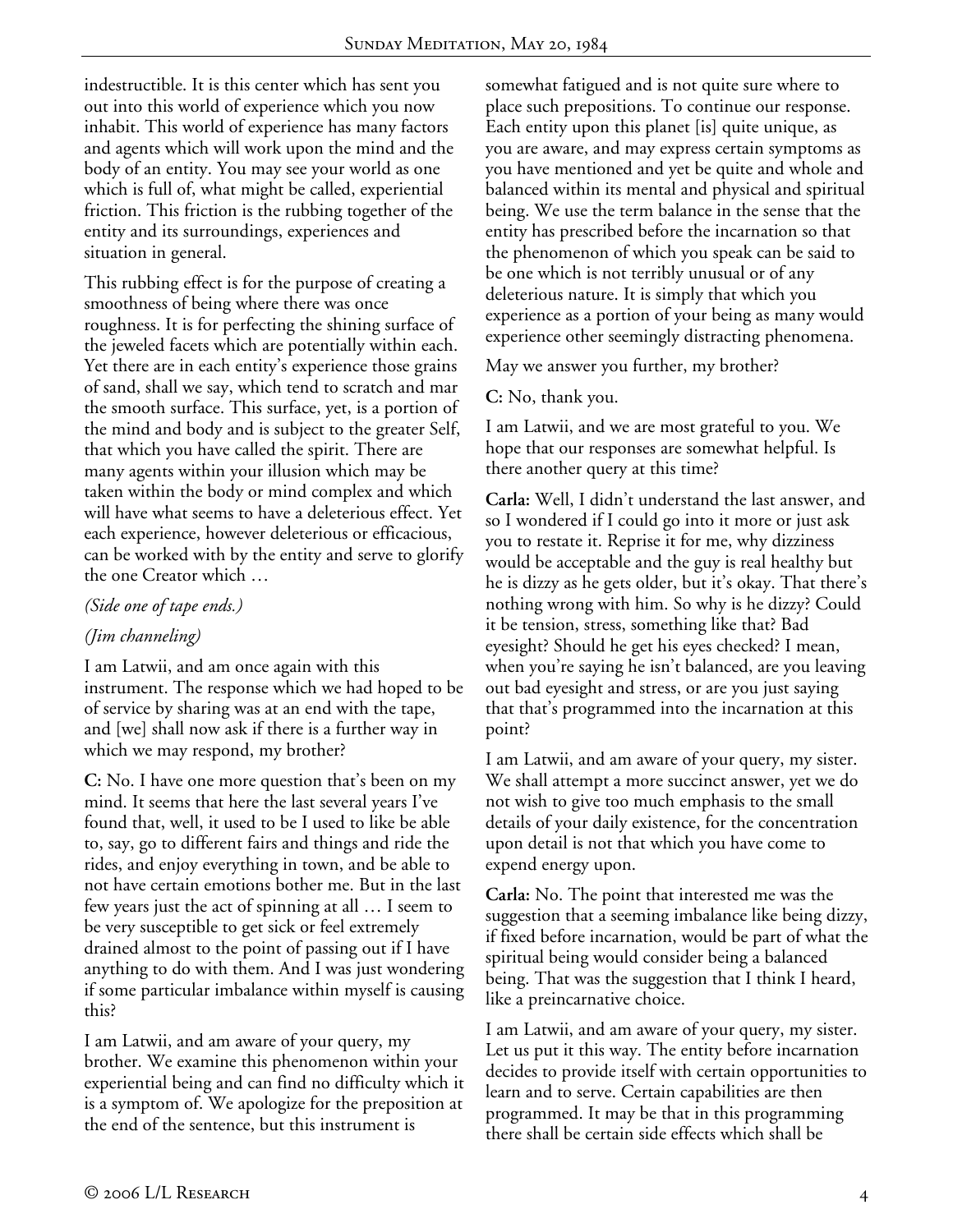considered, shall we say, inconsequential. This, shall we say, dizziness is such a side effect. For the entity to have, perhaps, certain physical abilities it will be necessary for the musculature and the skeletal system and internal organs to function in such and such a way, coordinated by the central nervous system and the brain. And for these capabilities to be expressed, then there will be certain side effects which shall be basically inevitable within your third-density illusion, given the way that the illusion functions.

May we answer you further, my sister?

**Carla:** No, I give. I still don't understand exactly what you're trying to say.

**C:** And we've also now become confused.

I am Latwii, and we do apologize for the confusion which our response has generated.

**Carla:** I apologize for being stupid.

We shall attempt one small analogy. An engine is built of certain parts within your illusion. The purpose of the engine is such and such. It shall do certain work. As the work is accomplished there is friction here and there within the moving parts of the engine. Yet the engine accomplishes its task. The friction here and there may be attended to by one who is aware of it by the application of that which you call oil or perhaps the repositioning of a certain part. The friction is not of a major concern, yet is there. Just so is the effect of which was spoken. The dizzying effect is there, is within the engine of the entity's being, and may be attended to, not because it is of great concern and shall cause harm to the entity. It may be attended to by the avoidance of circular motion or by the ability to withstand the discomfort.

May we attempt further response?

**Carla:** Then, you're basically saying that people get older, their parts wear out and that's the way it goes. Is that what you're basically saying?

I am Latwii. Ah, my sister. We believe you are more succinct than we. Yes, indeed. As one grows older within your illusion you will find the furnace which fires the physical vehicle develops certain, shall we say, idiosyncrasies.

May we attempt further response or another query?

**Carla:** No, thank you. Of course, I've got Don on the brain but I don't know what to ask. If you would like to comment, you're welcome. Such questions as how can we help, how can he help himself, do people really get better on that medication, am I worrying too much, and other questions like that. You can pick any of those. What is the nature of depression? What causes one person to be hurt terribly by exactly the same circumstances that two other people go through bitching and moaning the whole time but retaining sanity?

I am Latwii, and believe we have queries enough to attempt a choice of one. We shall then choose the latter, which seems to have the greater degree of interest. The depression which is experienced by the one known as Don has the purpose, as all catalyst does, of allowing balance to be achieved. One may look at that called depression and see that the potential for its opposite is being created. For one to be in despair, to be pressed down by the weight of one's own fears, is an action which has as its balance the transformation of the fear and the self so that there shall be a rising up in joy and faith. The greater the pressing down, the greater the potential for the rising up.

This is a great transformative experience for any to attempt. Yet remember, my sister and my friends, that within your illusion truth is still the truth. The one Creator exists within each moment and being in full at all times. And this entity which now moves through the moment of the illusion of depression shall present to itself the opportunity to move into a moment in which it is fully realized that the one Creator has always been present, is present now, and shall always be present, and the rising up in joyful thanksgiving for this knowing is that which awaits the one which has pressed itself down with its own fears that it is alone and is not enough to meet the occasion which it feels must be met.

May we attempt further response, my sister?

**Carla:** No, thank you.

I am Latwii, and we thank you, my sister. Is there another query at this time?

## *(Pause)*

I am Latwii, and we are grateful to have been asked to join your group this evening. We hope that we have not been overly wordy and have not confused those present overly much. A little confusion, perhaps, is helpful in the seeking, yet we do not mean to be too helpful.